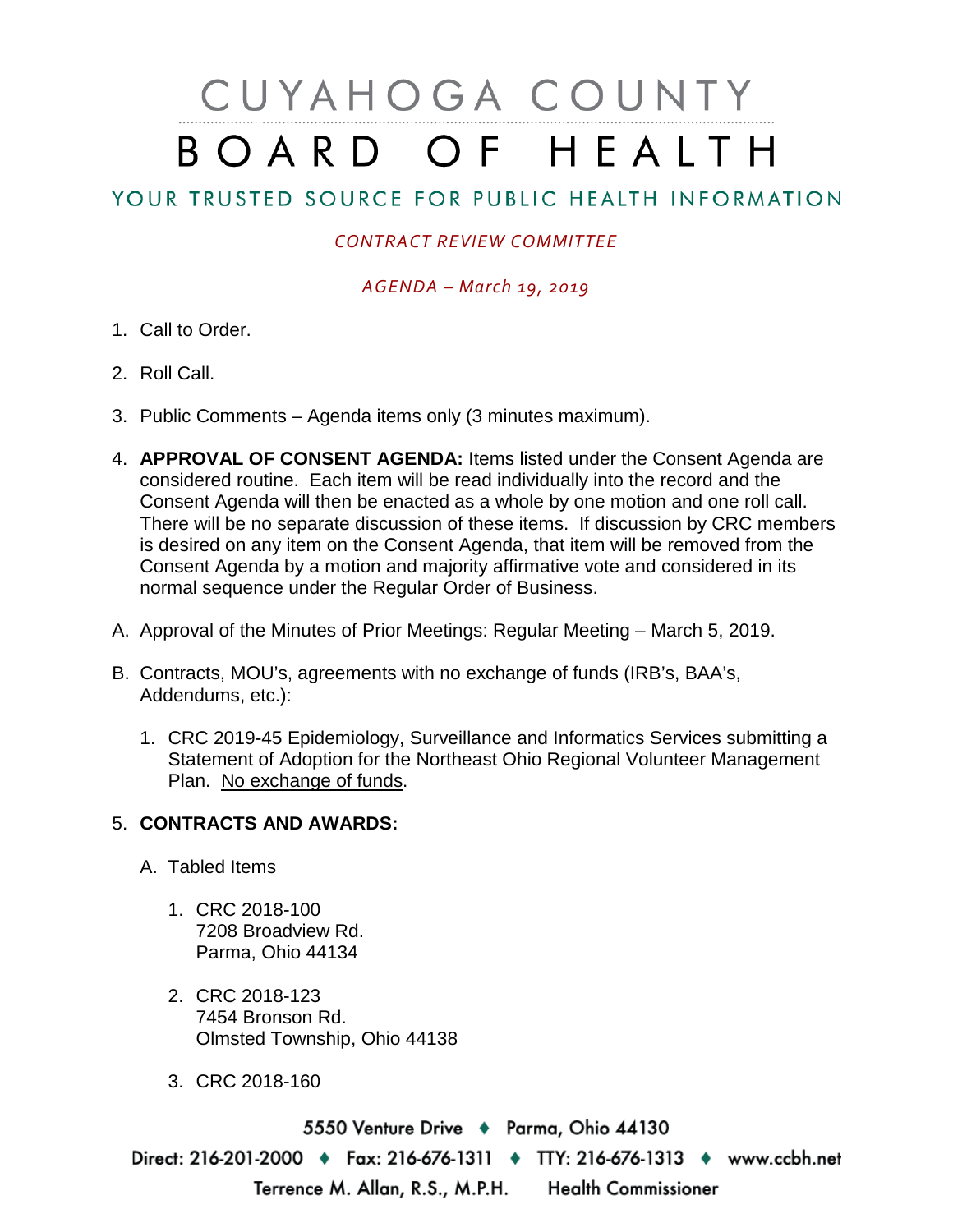27912 Pergl Rd. Solon, Ohio 44139

- 4. CRC 2018-161 27605 Pergl Rd. Glenwillow, Ohio 44139
- 5. CRC 2018-162 6845 Richmond Rd. Glenwillow, Ohio 44139
- B. New Items For Review
	- 1. Bid/Quote Openings ≥ \$25,000.00

None

2. Bid/Quote Openings < \$25,000.00

None

- 3. Expenditures: Contracts < \$25,000.00
	- a. CRC 2019-46 Prevention and Wellness Services submitting a contract with Alyssa Sherer under the Reproductive Health and Wellness grant from April 1, 2019 through March 31, 2021. Amount to be paid to Alyssa Sherer is not to exceed \$2,000.00.

Purpose: To serve as Nurse Practitioner in the CCBH Family Planning Clinic.

Funding Source: 100% reimbursable through the FY2019 Reproductive Health and Wellness grant.

b. CRC 2019-47 Administration Services submitting a contract with the Cuyahoga County Agricultural Society for space rental from August 6, 2019 through August 11, 2019 at the Cuyahoga County Fair. Amount to be paid to the Cuyahoga County Agricultural Society is not to exceed \$375.00.

Purpose: To promote agency awareness during the Cuyahoga County Fair.

Funding Source: 100% funded through CCBH General Revenue.

5550 Venture Drive + Parma, Ohio 44130 Direct: 216-201-2000 ♦ Fax: 216-676-1311 ♦ TTY: 216-676-1313 ♦ www.ccbh.net **Health Commissioner** Terrence M. Allan, R.S., M.P.H.